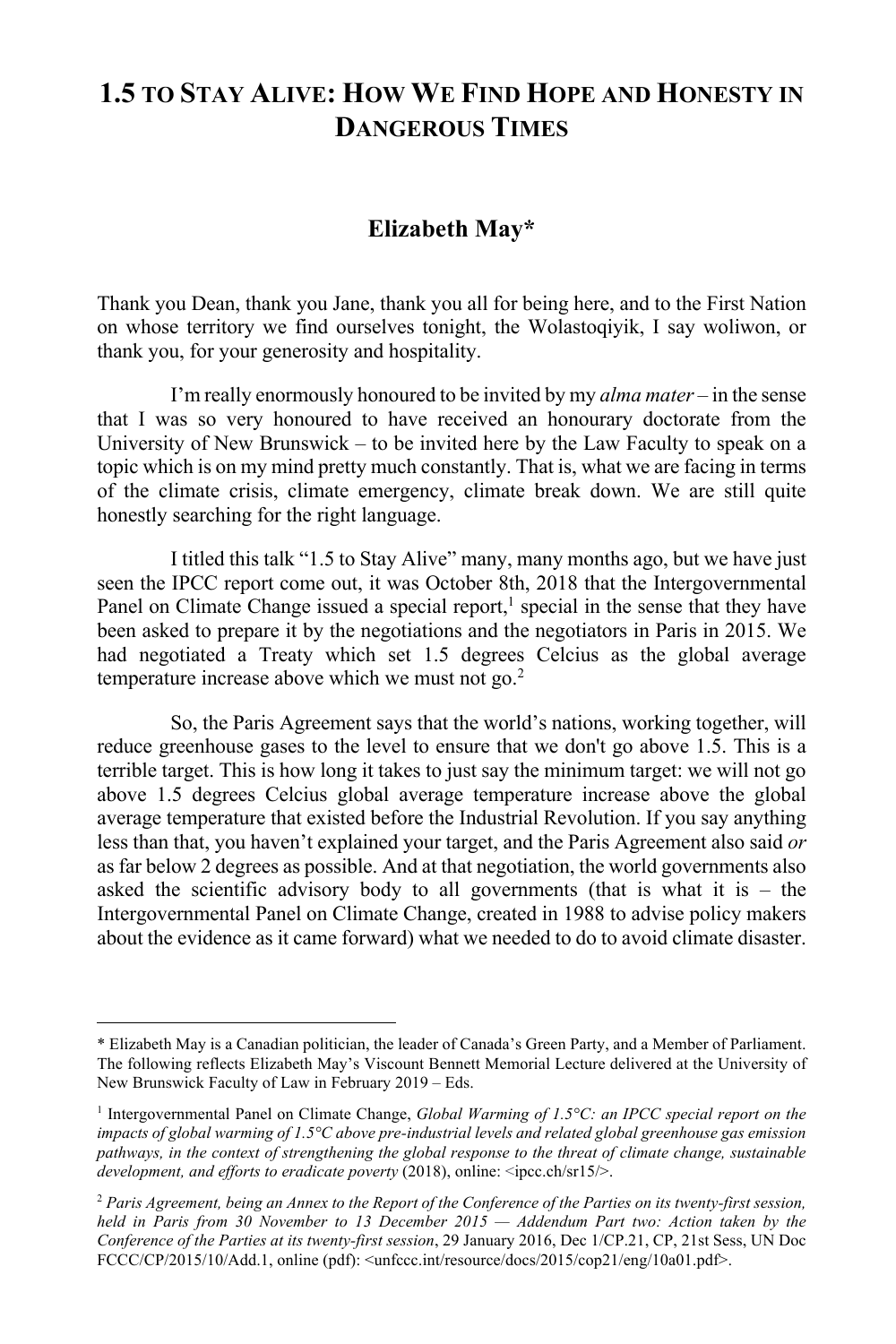The phrase "1.5 to Stay Alive" came to me when I was looking at the IPCC Report, because that is literally what they told us. But the first time I heard that phrase was in 2009 during the negotiations that failed – the negotiations in Copenhagen where we had gathered to negotiate the successor agreement to Kyoto.<sup>3</sup>

(By the way, Kyoto didn't fail. Most of the governments that took on commitments under Kyoto achieved their targets or exceeded them. It is only in Canada and the US that Kyoto is routinely dismissed as though it wasn't successful. But most nations kept their commitments under Kyoto.)

In 2009 we were gathered in Copenhagen to negotiate what would follow because Kyoto's targets ended in 2012, and we obviously have to continue to reduce greenhouse gases. Kyoto was referred to as a "down payment" on future action.

Now, going way back to the first United Nations conference on the environment. To get a sense of the North-South dynamic, I want to take a big broad sweep of this in terms of how the world negotiates when we face global problems. The first United Nations Conference on the Human Environment was away back in Sweden, in Stockholm in 1972. A Canadian (Maurice Strong) was the Secretary General of the Conference. But Stockholm is largely remembered for the fact that, in 1972, it was very hard to convince developing nations that a concern for the environment was anything other than a rich country's issue and not meaningful to them. Most of the global south boycotted the Stockholm 1972 Conference. Indira Gandhi was one of the only leaders of a developing country to attend and there was a very clear North-South divide about "we are struggling to feed our people; we are not willing to worry about your problem."

Now, by 1992 at the Earth Summit,<sup>4</sup> there was a very marked change. Number one, it was a conference on the environment *and* development. That is an important aspect; it was framed around sustainable development goals and the environment. A country that had boycotted 20 years earlier hosted, so Brazil was hosting a gathering of nations to talk about the environment and development and these twin threats. It was at Rio, in June 1992, that the fundamental legal document – the international treaty within which all our other actions have been framed – was signed.<sup>5</sup>

But there was also something called the Rio Bargain, and it was very quickly violated. The Rio Bargain was this: all the legally binding treaties were negotiated around environmental issues – a treaty to protect global biodiversity, a treaty to respond to the climate crisis. And then there was a large parcel of non-binding promises by the rich countries to, for instance, "end poverty". We had the recommitment of nations from the donor countries to the 0.7% target. (This was

<sup>&</sup>lt;sup>3</sup> The 2009 United Nations Climate Change Conference in Copenhagen, Denmark was held in December 2009.

<sup>4</sup> The United Nations Conference on Environment and Development ("Earth Summit") was held in Rio de Janeiro, Brazil in June 1992.

<sup>5</sup> *United Nations Framework Convention on Climate Change*, 14 June 1992, 1771 UNTS 107 (entered into force 21 March1994).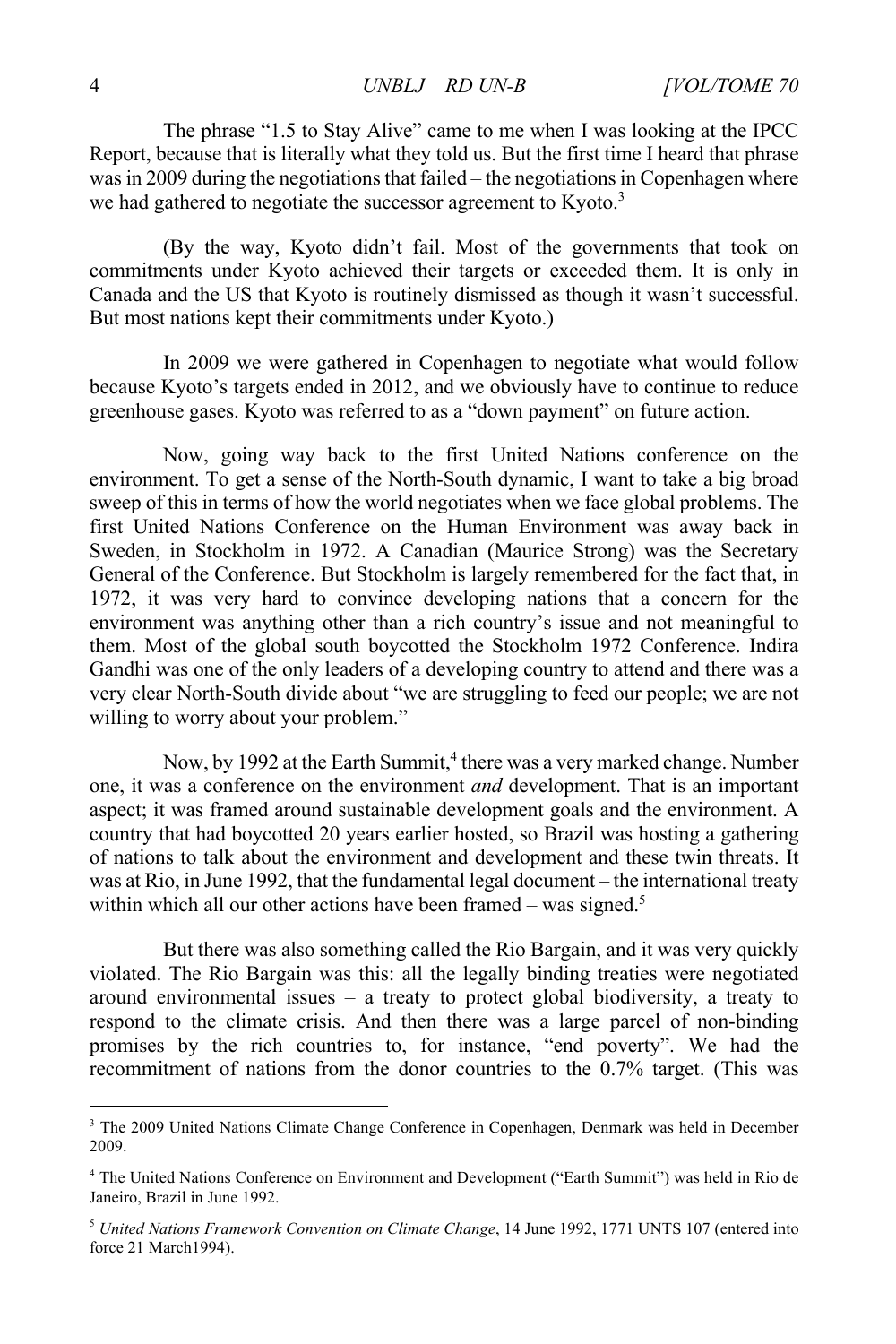*2019] 1.5 TO STAY ALIVE* 5

developed by the way, by Lester B. Pearson, but not in his role as our former Prime Minister. He was on a UN Commission that decided the best way to actually end global poverty would be if the wealthy nations would take just not even 1%, but 0.7% of their GDP and provide it in development assistance.)

So that was the Rio Bargain that buttressed the fact that every nation on earth came and signed onto the *UN Framework Convention on Climate Change*. There was that sort of arc of global negotiations, that now we had a deal. Developing countries were on board for climate targets just as they had been on board for protecting our ozone layer in the 1987 Montreal protocol, because we recognized that there was a pact to be made, that the issues for North and South were different.

Now all that changed for me in a moment in Copenhagen in 2009 when I first heard the chant "1.5 to Stay Alive." The negotiations in Copenhagen were typified by bad faith bargaining – back room elite gatherings that excluded the world's developing countries – and also a breakdown of the faith that had developed over many years in a UN system of consensus negotiations in a multilateral context, in front of everybody. So, in Copenhagen you had the big countries go behind closed doors and say, "Here is the deal" and bring the text back. This was a bad situation. And the text said, "2 degrees will be good. 2 degrees global average temperature increase is what we will strive to avoid."

(That is one of the problems with setting targets that are limits that you *don't* want to hit. They suddenly become targets that people seem to think, "Okay, we can go there." No, we want to avoid them.)

But in any case, in Copenhagen, suddenly every nation from the African continent stood up and walked out, joined by every nation that qualified as a low-lying island state. They stood up and marched out and they were all chanting, "1.5 to Stay Alive," and they literally meant it. For a low-lying island state to stay above the waterline, global average temperature increase could not go above 1.5 degrees Celsius. They knew this, they chanted it, joined by African nations that recognized that development isn't possible when you go through long periods of drought, followed by a year's rainfall in a month that washes away all the soil and any prospect of making progress in terms of development.

And in that moment, I realized the situation had completely turned on its head. We were no longer hearing industrialized countries trying to get developing countries interested in an agenda about an environmental issue. We were hearing clearly, "This is an existential threat to us. If you don't hold at 1.5 degrees, we will not survive as nations." And if that walk-out, that very dramatic (it doesn't happen much in UN negotiations with whole blocks of countries; I had never seen it anywhere before) standing up and walking out together, the alliance that formed in that moment was low-lying island states, the developing nations, the poorest of the poor of Africa joined and supported their allies, and the youth of the world. Every young person, every youth-led NGO stood up and walked out with them, chanting "1.5 to Stay Alive." It was a dramatic about-face in what had been a North-South schism. We now saw the youth of the industrialized world clearly aligned with a future that said to young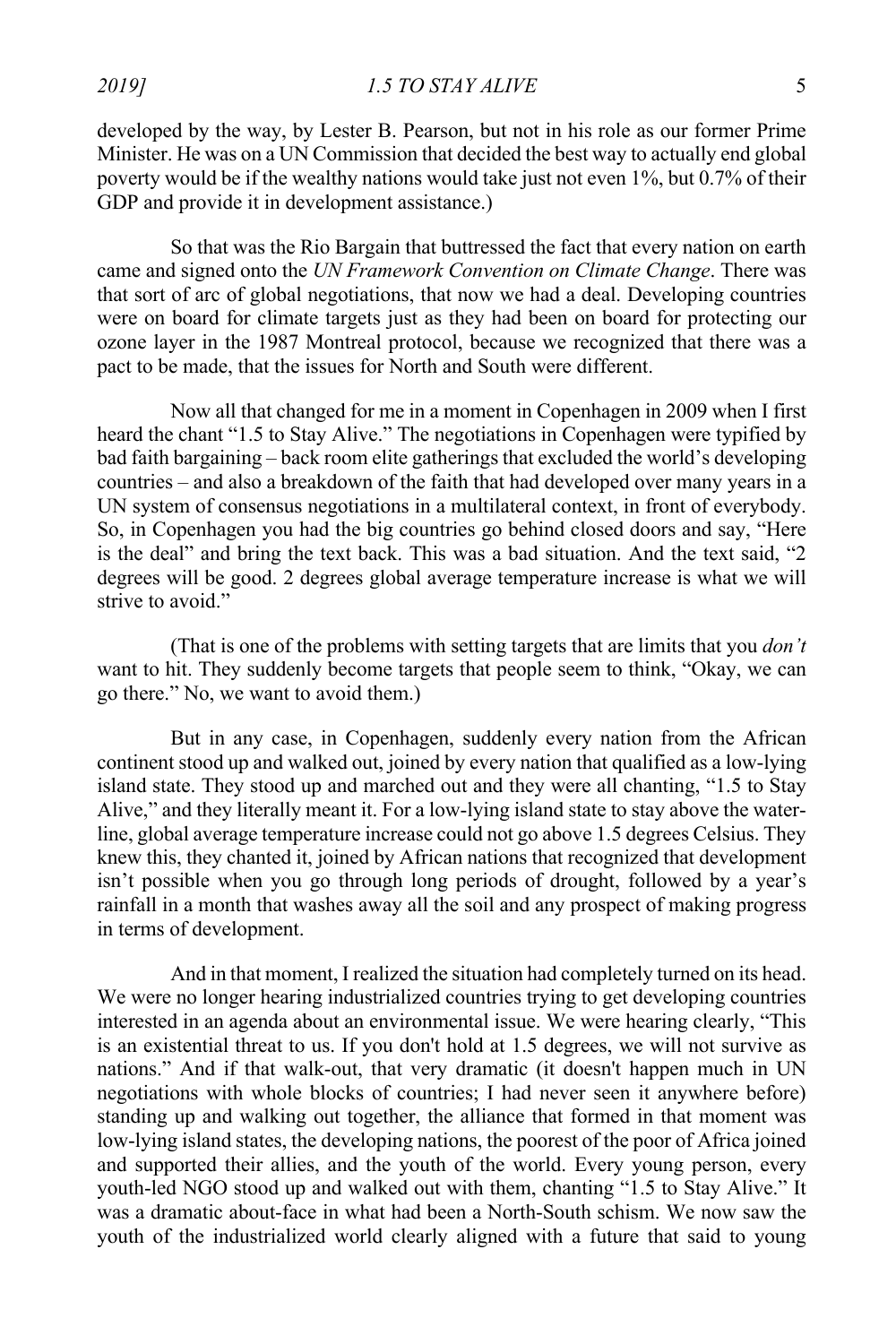people, "1.5 to Stay Alive" – not as nation-states, but as individuals recognizing what their future would hold if we allowed global temperature increases to just continue to grow.

Now generationally, I am seeing a lot of this happen in Canada too, and it is an interesting thing to observe. As some of you know, as a member of the Law Society of Upper Canada<sup>6</sup> and the Nova Scotia Barristers' Society, you are not supposed to get arrested. I do appreciate that the Nova Scotia Barristers' Society recently absolved the complaint that said I had violated my oath. They actually found that in some cases people who had been practicing law had an obligation to face arrest to change a law that was wrong. I was very grateful to them.

But in any case, I chose arrest in the case of the Kinder Morgan pipeline because I had made a commitment to First Nations' leadership in BC that, if they were going to face arrest, I would stand in solidarity with them. I only mention this because being in court in Vancouver led me to become a witness to a number of very interesting things that were/are developing in our world. The prosecutor for the BC government (I wasn't actually in the court room when this was said) said to the judge, "We have got to increase the sentences because we are now facing a group of people who clearly have nothing to lose. We are facing all of these seniors." Oh yes, Grandpa is at the barricades and nothing is turning us away because we are committed to saving the lives of our grandchildren. Here is where I see something really happening around "1.5 to Stay Alive." My generation, the elders, alive with the youth who are willing to say, "I am not going to go to school today, because why am I going to school learning about skills that I will use in a future career that I can't have unless people act very, very soon"

These are all very new dynamics in the nature of the human family. We can no longer be divided between the rich and the poor, can't be divided between the old and the young. We are now divided between those who understand burning fossil fuels is threatening our future – or our existence – and those who want to pretend we have a lot more time to burn fossil fuels. Essentially, everyone understands that the end of fossil fuels is inevitable. "Big Oil" understands it, they just want a little bit more time. Every day that they take from us, they steal from our children. So, the dynamic we face now is youth leadership and seniors prepared. The same dynamic that the BC Court noted in Vancouver over the Kinder Morgan arrests was witnessed on the bridges of London following the Report of the IPCC, when a new movement called "#extinctionrebellion" decided to have as many people as possible arrested on the bridges of London. There was one gentleman who was in his 80s and was arrested 4 times in one week, because he said, "What else can I do? I am thinking about my grandchildren."

So, we come to "1.5 to Stay Alive." Who else is saying it, besides low-lying island states, the poorest of the poor, our children, our elders? We are also hearing it from our scientists. Scientists are saying with increasing panic, and scientists aren't prone to panic, and they are also not inherently good communicators. But the IPCC

<sup>6</sup> The Law Society of Upper Canada changed its name to the Law Society of Ontario in 2018.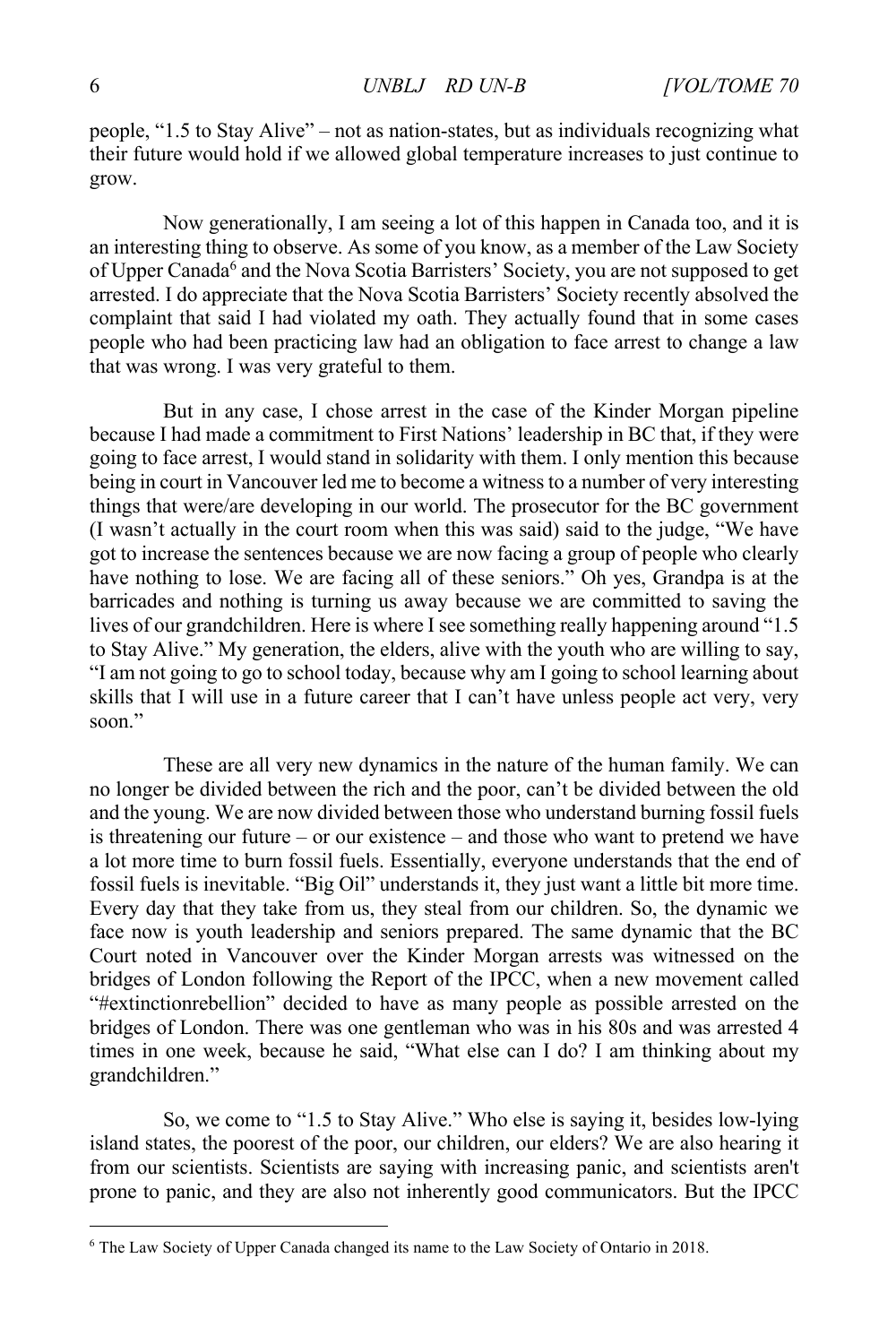tried to find its theme as clearly as it could. Now this is an inter-governmental panel, which means the consensus report of the scientists had to be vetted and approved by scientists appointed by the US government and the Saudi government. And still the Report came out saying what it said, which you can take to mean that the news is a bit worse than what the IPCC said. But the scientists are telling us that if we go above 1.5 degrees Celsius, you run too high a risk of unleashing something we cannot stop.

There is a point that used to be described to me in theoretical terms, and I used to talk to scientists who said, "Oh well, that is a hypothetical possibility, but we are nowhere near that." But unfortunately, through years and decades of procrastination on this issue, we are actually near the things that used to be described as hypothetical possibilities we don't need to consider. It was Dr. Digby McLaren, who was the president of the Royal Society of Canada (and for those of you who are not scientists and don't know who they are, they are not monarchists, they are Canada's best scientists and they are Fellows of the Royal Society). Dr. McLaren, who had an illustrious career in the Geological Survey of Canada, was the first person who tried to tell me about what he called "runaway global warming". He said it was one of the reasons he didn't believe there was such a thing as "sustainable development." He said that we actually have to move much faster, we have to be much clearer, we cannot keep burning fossil fuels, because, as we do, we create conditions which start triggering events with positive feedback loops.

For instance, when 400 forest fires burned this summer in the British Columbia Interior, every single one released the carbon that had been sequestered through photosynthesis throughout the life of that forest. That is a pulse of warming gases to create warmer, drier conditions to create more forest fires, just as the warmer water that came up from the bottom of the Pacific began to melt the Arctic. This is one of the reasons the IPCC Reports tend to underestimate the threat: they didn't really factor in positive feedback loops.

So, the warmer water was melting Arctic ice. The positive feedback loop is that the ice in our Arctic creates something called the Albedo Effect, but it is essentially global fashion advice. Why do we wear white in summer? It keeps us cooler because it bounces away the warmth of the sun. The ice cap creates, through its whiteness … the sun's rays and the heat of the sun are largely bounced back to space when they hit ice, but when the ice has melted and dark ocean water has opened up, the sun's radiated heat is sucked into the ocean, thus heating the ice more, warming the ocean faster, and creating a positive feedback loop to heat the water more and melt the ice faster.

The positive feedback loop that scares me the most is the melting permafrost. Permafrost, as you can imagine, is that ground that is permanently frozen. But what was it before it froze? It was largely muskeg; it was swampy stuff. So, what we have frozen in permafrost is a lot of methane gas, and as the permafrost melts, it releases methane, further speeding up the heating process with the risk of melting more permafrost. Scientists have calculated that if we were to lose all of the earth's permafrost – if we let it melt – it will release 4 times more greenhouse gases than everything released by humanity since the beginning of the Industrial Revolution. So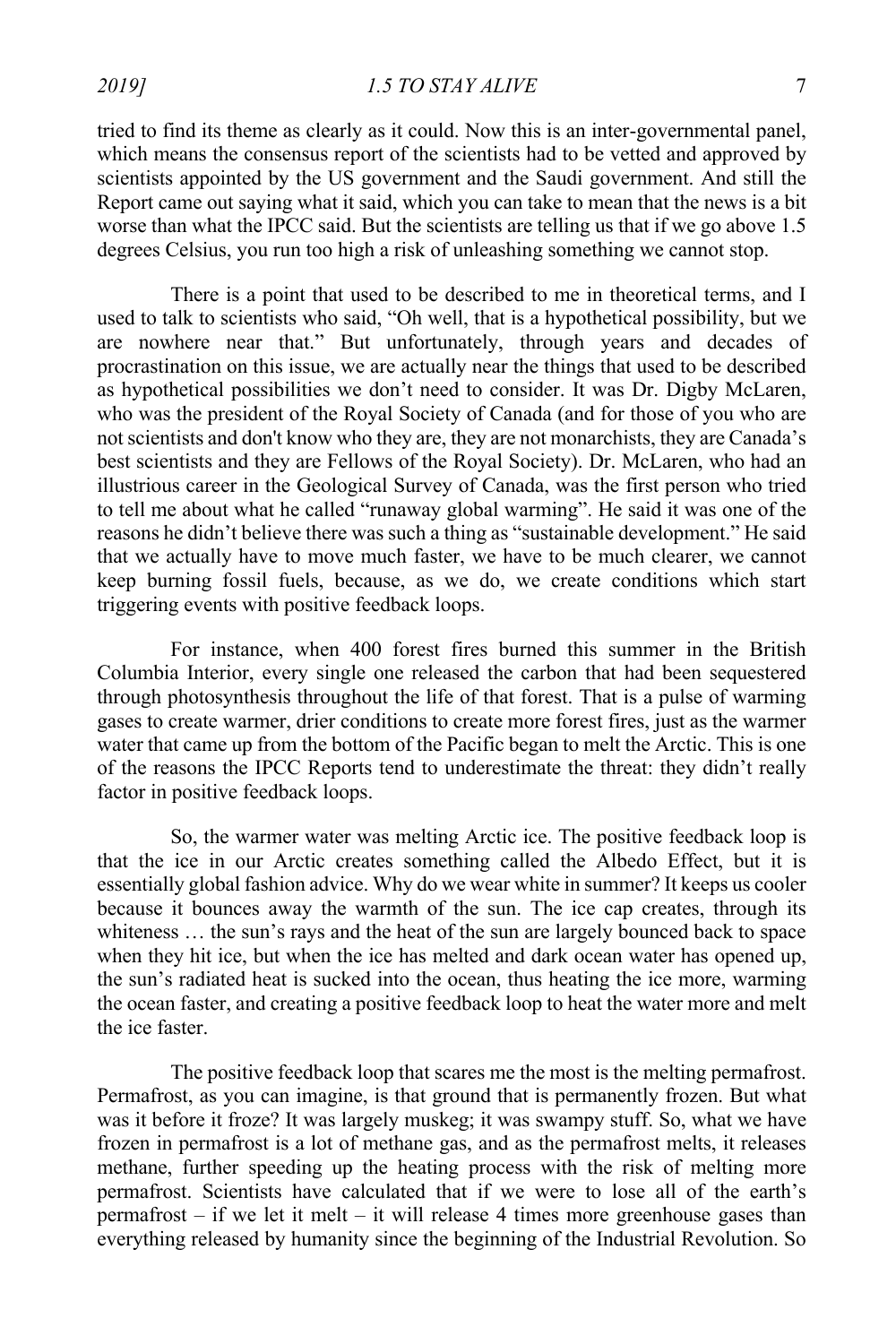it is super important to keep the arctic as cold as possible to stop most of that … from melting. As we lose permafrost it has an immediate effect in Inuit communities: it means the land subsides, houses fall over. It creates very dangerous conditions, and we can't risk allowing the world's permafrost to melt.

Now those are just some of the things that scientists understand about positive feedback loops. Those are some of the reasons that I have been focused on climate change, from when I first learned about it in 1986 from scientists at Environment Canada when I worked in the Minister of Environment's office. But now we have very clear advice from the world's scientists and the report that was written as advice to the policy makers meeting once again at COP. We had COP 21 in Paris; this year it was COP 24 in Katowice, Poland. It was on the agenda of COP 24 to review the IPCC Report, the special report that this very body had asked the IPCC to prepare: what is the difference between 1.5 and 2 degrees, and can we still hold to 1.5?

What the scientists told us, which is really good news, is we can hold to 1.5 degrees. The part that is discomforting is, "And, oh yes, if we fail to do that and go to 2.0, we are looking at the potential for the collapse of human civilization or worse." Now in that context, I have to say I really didn't think that we would have a conference of the parties within 6 weeks of the IPCC Report that would manage to avoid dealing with it.

The President of Fiji was the outgoing president of the COP from our last convention. (COP 23 was held in Bonn, Germany, but it was actually the first Pacific COP, because Fiji doesn't have the infrastructure to host a global climate negotiation. So, the President of Fiji remained very involved in these negotiations.) He said, "Can we be so craven and selfish and indifferent that we are not going to act in response to this report?" I guess by their silence, the rest of the world said, "Yes". Only Fiji and the Marshall Islands approved their targets at COP 24.

One of the other people who spoke to the delegates at COP 24 was a voice for all the youth all around the world (not someone who could have spoken in Copenhagen, but 15 years old in December): a schoolgirl from Stockholm. Greta Thunberg has extraordinary clarity of her voice, and she is honest. She has the kind of honesty that takes no prisoners. She looked at her audience, the collective countries of the world with their negotiating teams, and essentially said, "I am not here to ask you to do something. You have been asked before and done nothing. I don't expect you to do anything. You don't even have the courage to tell it like it is, even that burden you leave to your children." This is a take no prisoners speech.

When she was speaking most recently in Davos to the world economic forum – by the way, she travels to all of these engagements by train – she said to the delegates, "It is in this point in the speech that adults usually ask us to find hope and to show youth how to be hopeful." And she said, "I don't want your hope, I don't want you to be hopeful, I want you to panic. I want you to panic and then to act. I want you to act as if your house is on fire, because it is."

So here we are in 2019, in my country that I love, that was in 1988 in the lead in acting for climate action. We hosted the first global conference on climate science;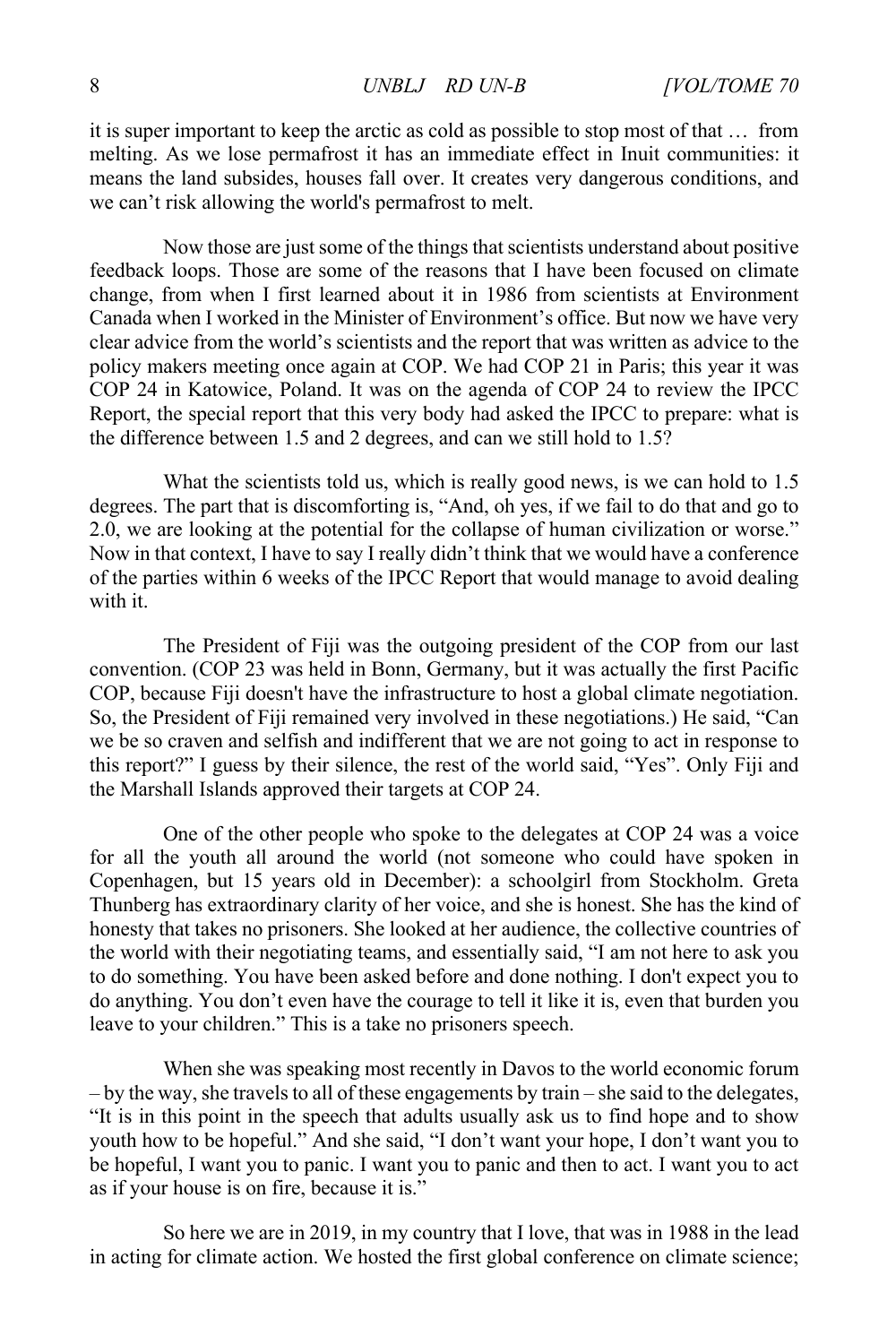we helped host and support the first global climate target. I am not going to bore you with the number of targets that Canada said we would try to hit and never tried to hit. They pile up behind us and they give – strangely enough, perversely enough – they allow people that I know now in places of power in Ottawa to say, "Targets don't matter because we don't hit them."

I know the target to save the ozone layer worked. We stuck to it, we hit it; and, as a result, the world is now not debating what to do about the loss of the ozone layer and the UV rays reaching crops and frying them and killing people with excess cancers. We now celebrate, which we should, that the ozone layer is repairing itself. Targets work if you have the political will to meet them: if you pay attention, if you set a target that is consistent with what must be done, and then you roll up your sleeves and you hit it.

That is how we fought acid rain in this country, and succeeded in cutting by 50% – a target – 50% of the sulfur dioxide from sources across eastern Canada were cut. The ozone layer, we first negotiated an agreement in Montreal in 1987, that the industrialized countries would reduce – and this is back to the North-South divide and trying to figure out what got called in Montreal and again in Kyoto (and is still a big issue in UN negotiations), "common but differentiated responsibilities." That is why in Montreal, to protect the ozone layer we could say, "The industrialized world must reduce by 50% its emissions for perfluorocarbons and ozone depleting substances. Developing countries can sign on to the protocol and increase their emissions by 15%." At that time, the argument from developing countries was "We need to preserve food so that people don't get sick from rotten food. It is you in the industrialized world who created this problem of ozone depletion. You find the alternatives and then we will use them." That was the bargain in Montreal, and it worked; but we set targets and we hit them, and we were guided by the science. It is only on the issue of climate change that world resolve has been so desperately weakened by deliberate campaigns of disinformation by Big Oil. It is very clear that that is what happened.

I remember former Secretary General to the Brundtland Commission, Jim MacNeill, a brilliant Canadian and global diplomat, said at the end of the Rio summit that, "The *UN Framework Convention on Climate Change* is too weak." And the other thing that just happened is the Carbon Club just formed. So negotiations in 1986 - 1992 to get a *UN Framework Convention on Climate Change* took place in a context where we weren't facing large organized propaganda campaigns against taking action to save ourselves and avoid climate change altogether. If we had acted in 1992 on the *Framework Convention on Climate Change*, if we hit the target Canada could set, if we led the world to move away from fossil fuels as quickly as possible, we could have prevented the things that are now no longer preventable. We are now locked in, because we are now at 1 degree Celsius global average temperature above what it was before the Industrial Revolution, and we are on track, for sure, to hit 1.5 degrees and it will take something of a miracle to hold it at 1.5. Collectively, the current collection of targets of all the countries on earth, if followed and executed on time by every country on earth, the collection of governmental promises, if delivered, take us to somewhere between 1.5 and 3 degrees Celsius.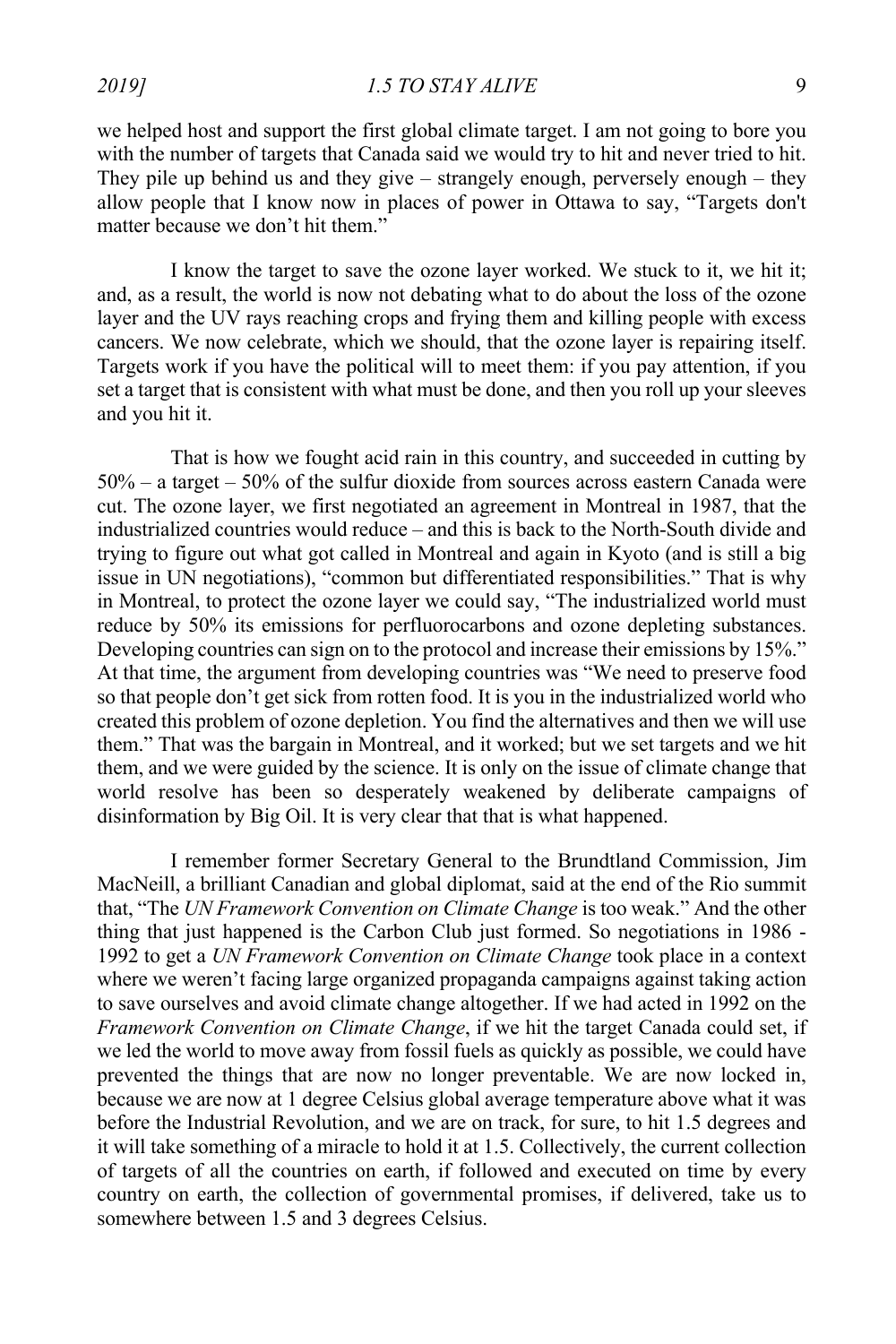So that is why the IPCC was quite forthright. We need to pay attention, this is a wakeup call. We need to reduce global emissions of greenhouse gases by 45% below 2010 levels, and we need to make sure it is done by 2030. That does not mean we have 12 years. That means we have no time at all, because the scale of work that will be required to achieve a 45% reduction in greenhouse gases globally, that scale of work described by IPCC scientists as "transformative" … [is] unlike anything we have ever seen human society accomplish. In that context, we come to the question: finding hope and honesty in dangerous times.

We surely cannot survive if we do not embrace the reality that we will – we have to, at all levels of government, in all aspects of society, in all countries and all ages – have to decide that we have this one chance. We have got a chance to ensure that we stop relying on fossil fuels as quickly as possible, that we replant forests (we have got to replant trees everywhere), that we have got to do everything we can for sequestration, and that we transform our economy from one that has been dependent on fossil fuels to something else. Now there is lots of good news in that the "something else's" we need are all invented. We don't have to wish and hope, "Oh, if only we had an alternative to fossil fuels." Everywhere you look in our society, with the exception of jet fuel for our airlines, there is a replacement for fossil fuels, there are replacements in providing electricity.

A huge step we must take is to decarbonize electricity. Around the world, a lot of countries are doing it. Other countries are already banning the internal combustion engine, because the alternative to the cars we have been driving around for decades is cars that you plug in at night – or during the day. My favourite notion of what my future looks like is – I plug in my car now, but it is a Prius Prime, and I don't have enough of a battery to charge for the work I have to do when I am home in BC, so I fall back on the hybrid part of my car's engine when I run out of battery. But I have a friend just up the Island from me who plugs his car into his house and 100% of the car driving needs he has are met with solar panels on the roof of his house. This is not science fiction stuff, as one of my friends, Megan Mitton, $\frac{7}{1}$  was saying to me the other day. This isn't even trying to remember *The Jetsons*; this is all stuff we have already invented, and we can put to use. So, it is very important to be hopeful of our message.

But, back to Greta Thunberg. She said, "I don't want to hear from you about endless green economic growth. If that happy talk worked, we would not be in the situation we are in now." So somehow, we have to figure out how to be honest about the threat and hopeful in inspiring each other every single day that we actually have the tools we need to avoid the most catastrophic impacts of climate change. We know we can; we have been told by the IPCC that we can.

And yet here we are in Canada in 2019. Out of all the targets I mentioned that we have stacked up and missed, we are now clinging to the one that was the weakest one ever selected: Stephen Harper's third. Stephen harper weakened our climate target three times. We are now still under the regime of Stephen Harper's third and weakest

<sup>7</sup> Member of the Legislative Assembly of New Brunswick (Memramcook-Tantramar).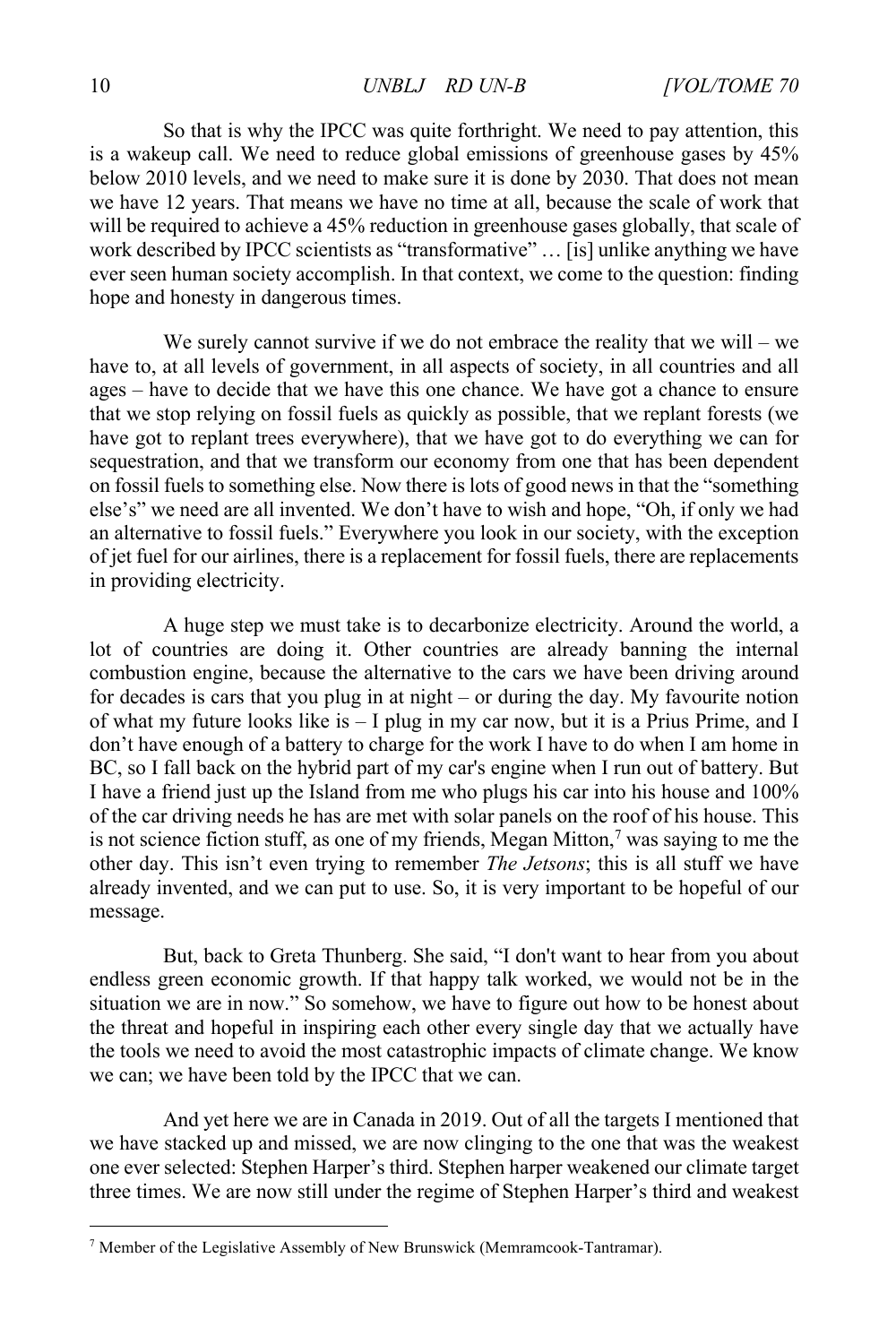*2019]* **1.5 TO STAY ALIVE 11** 

target: 30% below 2005 levels by 2030. It hasn't been improved a single ton since the Liberals took office. I don't know that they didn't intend to … but I can't make excuses for people anymore because this is a climate emergency.

So, we need, as a country, and this is where I get excited about potential, COP 25. (God help us, 25 years of climate conferences after the negotiation of the *Framework Convention on Climate Change*. I brought my baby with me to the summit. She couldn't walk yet. She has been working on her PhD now, she has made a heck of a lot of more progress than the world's governments ever did since we met in Rio in 1992.) We have to stop allowing governments to continually debate the irrelevant. Now I am sorry to say that the main content of Canadian media and political culture discussion around climate is to talk endlessly about carbon taxes, as if the possibility of doing one little thing is more frightening than letting things get worse.

Carbon taxes are a very small piece, and not necessarily, if you want to, we can go to carbon rationing – I don't think Andrew Scheer would like that; I don't think Blaine Higgs would like that  $-$  it is just to say that we have a lot more choices that we could go to and a lot more policies that we could raise, but I would rather go for the ones that create the most jobs by changing our economy and ensuring that we have things like efficient rail service, ensuring that we have things like an electricity grid fueled by nothing but renewable energy, and ensuring that our businesses, institutional, residential, commercial are all operating in a way that means they generate their own power instead of wasting energy by heating the outdoors in the winter and cooling the outdoors in the summer. This is all possible.

So, finding honestly in dangerous times is hard enough because nobody in the political world – I guess except me – nobody that I have debated in Parliament on this basis wants to face these facts. Some of them don't understand the facts at all and in the emergency debate on climate change – actually it was a different debate on carbon tax  $-$  I won't say what party he was from, I will leave it to your imagination  $$ said, "You people in BC have had a carbon tax for years, it didn't stop your forest fires."

So we do need some basic education and that education may happen in Canada during an election campaign, but what I wanted to share with you today is this: we can get through this, we can hold our babies at night and know they have a secure future, whether they are our babies, or our grand babies or our nieces or our nephews. What kind of generation would condemn their children, their babies, to an unlivable world within their lifetime? I am not exaggerating, it is not hyperbole, this is what we are facing: an unlivable world with a lifespan of our children.

"I am not prepared…", as Professor Thomas Homer Dixon said as he was speaking to the Green Party Convention. He spoke of his own children and he said, "I am not prepared to tell them that we are a failed species." None of us should be prepared to walk away from this challenge. It will take courage, it will take hard work, it will take throwing off the notion that we are still in a status quo world. The world has changed and we must respond as people, as *homo sapiens*, as grown-ups; we must respond without partisanship, without rancour. We must reach out and love absolutely